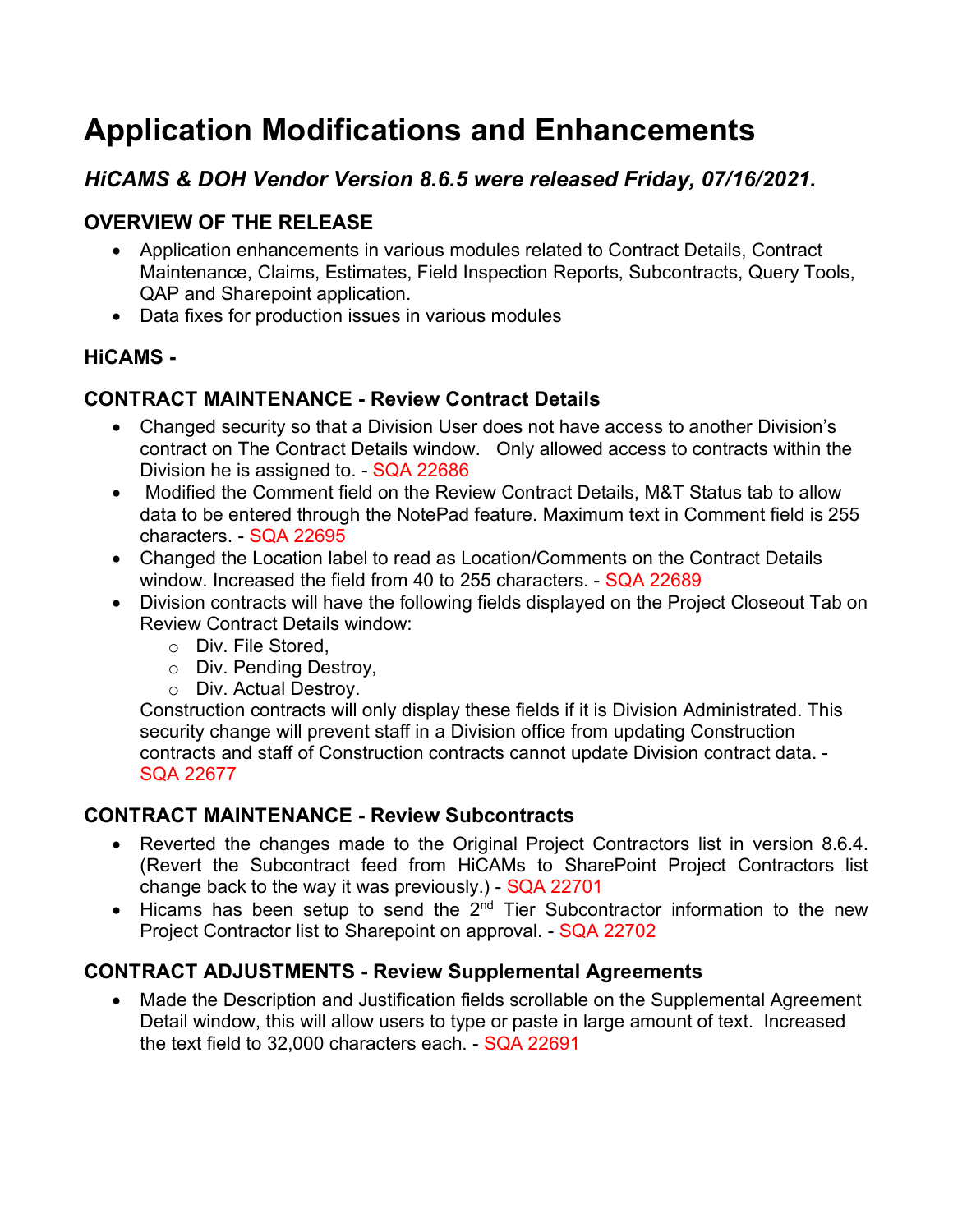#### **CONTRACT ESTIMATES - Review Estimates**

• Added "Density Other Gauge" to the Filter by Issue Type drop down list on the Estimate Opened Issue Tab of the Review Estimates window. - SQA 22682

## **FIELD INSPECTION REPORTS (FIR) - Review Field Inspection Reports**

#### **PLASTIC PIPE:**

• Widen the material drop down list to display the description when there is only one material in the list to select. - SQA 22641

## **SAMPLING - Review Test Results**

• Fixed the rounding value in Hicams on the Aggregate Test Results. If PI and LL decimal value is greater than or equal to 5 in Hicams the value will be rounded up to match the value in the 'Sieve Table. If PI or LL decimal value is less than 5 in Hicams, QAP will show the value rounded down and same value will be displayed in the Test Results Report. - SQA 22693

## **PROJECT CERTIFICATION - Review Soils Pre-Certification**

• Removed the Waste Quantities fields from window on Soils PreCert Soils General Tab per CCU request. - SQA 22437

## **QUERY TOOL**

- SUBCONTRACT AND  $2^{ND}$  TIER SUBCONTRACT Added the following new columns to the Subcontract and 2<sup>nd</sup> Tier Subcontract query tools:
	- $\circ$  2<sup>nd</sup> Tier Subcontract
	- o Vendor ID,
	- o Contractor Vendor ID,
	- o Subcontractor Vendor ID. SQA 22679

## **ADMIN - Notification Setup**

• A notification has been designed to notify Delacy Bradsher - When subcontracts with an amount greater than 5 million dollars and older than 365 days are Voided. - SQA 22678

#### **ADMIN - Security**

- Added NCID Identifiers to the Hicams Staff Members and Staff Security window. Only Security Administrators will have access to this information
	- o NCID GUID
	- o NCID User ID
	- o NCID Email Address SQA 22690